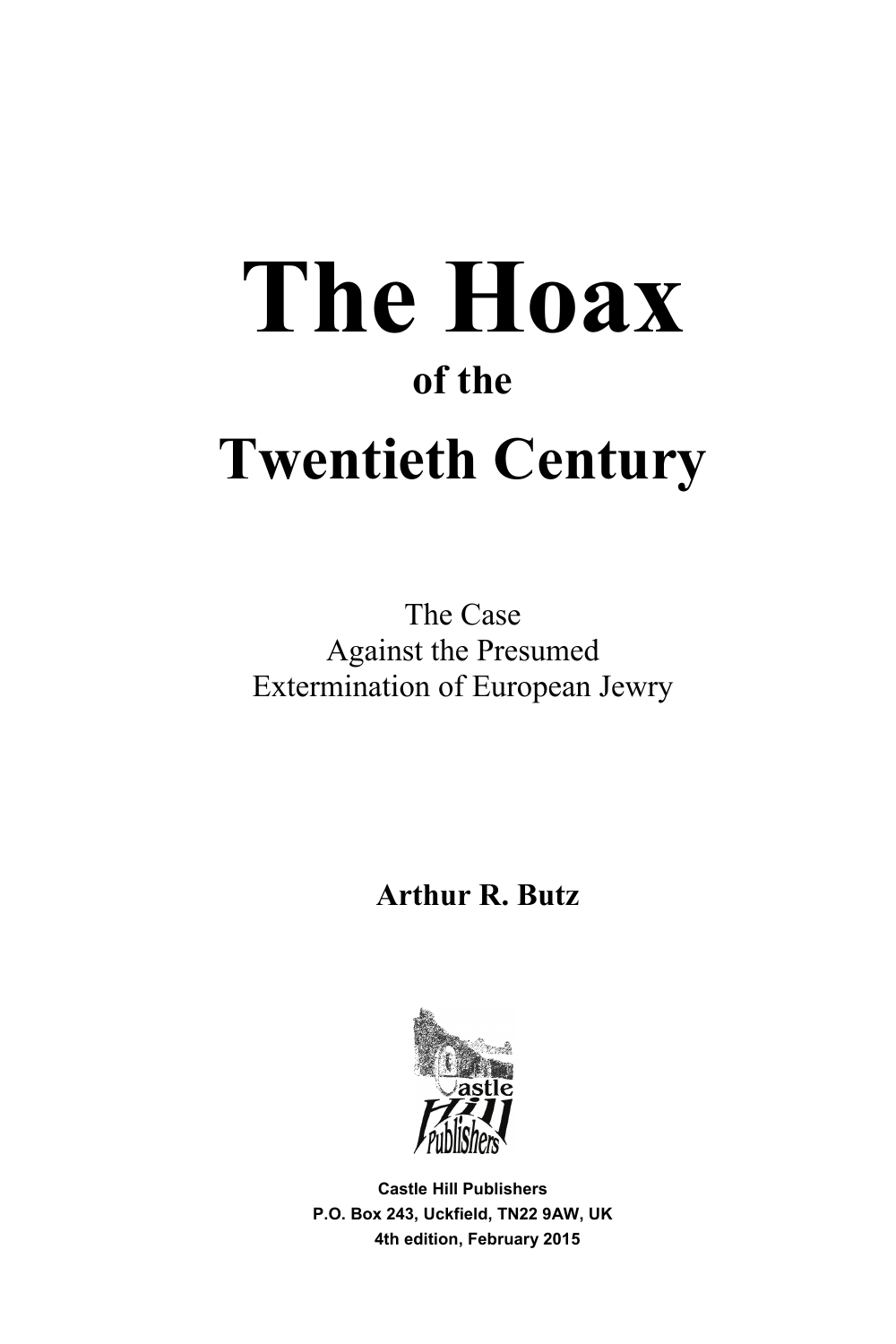### The Author

Arthur R. Butz was born and raised in New York City. He received his B.S. and M.S. degrees in Electrical Engineering from M.I.T. and his Ph.D. in Control Sciences from the University of Minnesota in 1965. In 1966 he joined the faculty of Northwestern University, Evanston, Illinois, where he is now Associate Professor of Electrical Engineering and Computer Sciences. Dr. Butz is the author of numerous technical papers.



#### **HOLOCAUST HANDBOOKS, vol. 7:**

Arthur R. Butz: *The Hoax of the Twentieth Century. The Case Against the Presumed Extermination of European Jewry*  4th, corrected and expanded edition Uckfield, East Sussex: CASTLE HILL PUBLISHERS PO Box 243, Uckfield, TN22 9AW, UK February 2015

ISBN10: 1-59148-079-5 ISBN13: 978-1-59148-079-2 ISSN: 1529-7748

© by Arthur R. Butz 1976, 2003, 2015

Distribution: Castle Hill Publishers P.O. Box 243 Uckfield, TN22 9AW, UK Distribution USA: TBR Books, The Barnes Review P.O. Box 15877 Washington, D.C. 20003, USA 1-877-773-9077

Set in Times New Roman.

www.HolocaustHandbooks.com

Cover illustrations: top: several of the defendants during the Nuremberg Military Tribunal; right: a U.S. soldier in front of a door of a Zyklon B delousing chamber at Dachau concentration camp shortly after the camp's liberation; left: a can of the insecticide Zyklon B; background: female members of the staff of the Bergen-Belsen camp carry typhus victims to a mass grave after the camp's liberation by the British Army; back cover: another photo of a mass grave of the liberated Bergen-Belsen camp.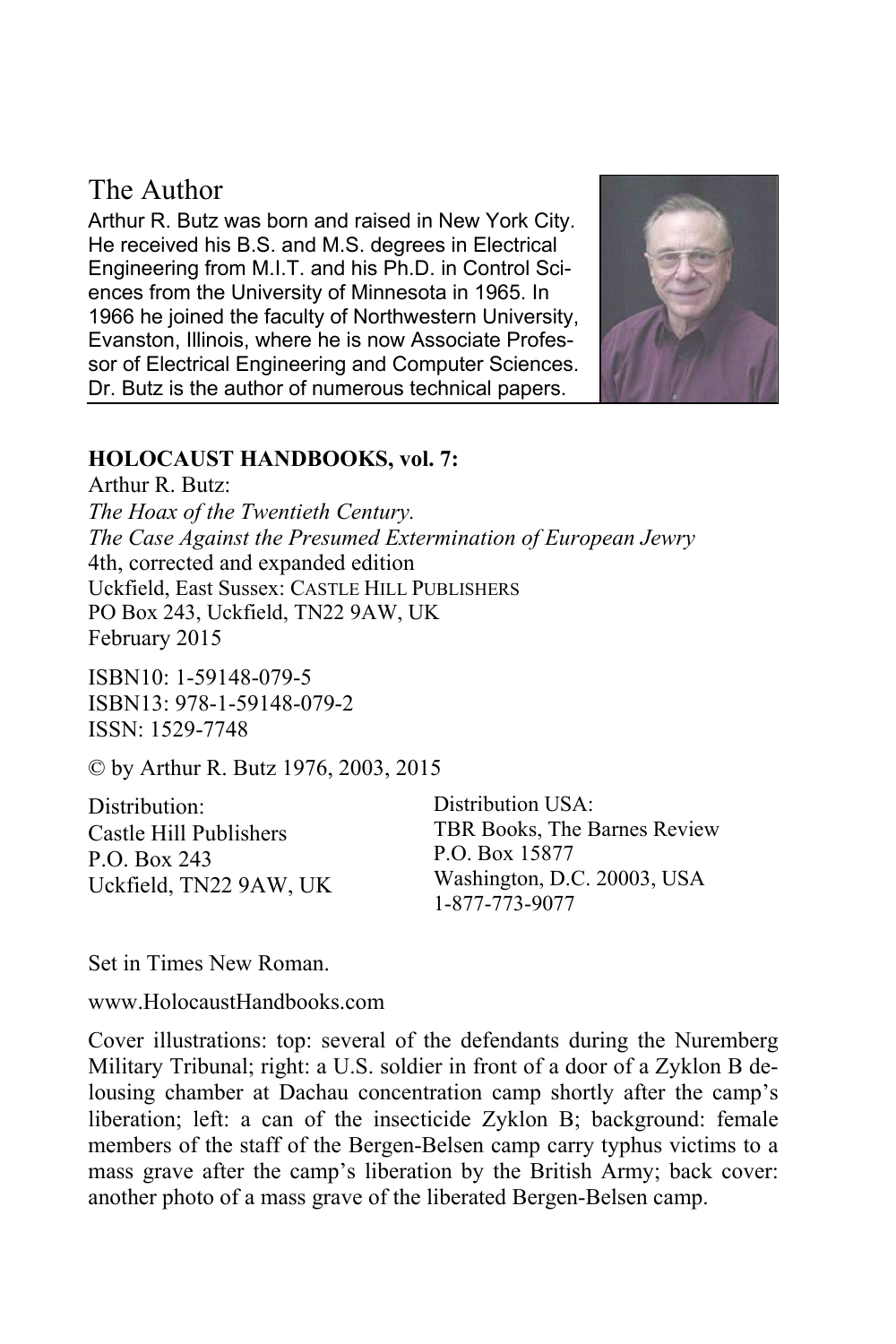# Table of Contents

|                                                                 | Page |
|-----------------------------------------------------------------|------|
|                                                                 |      |
|                                                                 |      |
|                                                                 |      |
| A Short Introduction to the Study of Holocaust Revisionism 23   |      |
|                                                                 |      |
|                                                                 |      |
|                                                                 |      |
|                                                                 |      |
|                                                                 |      |
|                                                                 |      |
|                                                                 |      |
|                                                                 |      |
|                                                                 |      |
|                                                                 |      |
|                                                                 |      |
|                                                                 |      |
|                                                                 |      |
|                                                                 |      |
|                                                                 |      |
| The War Refugee Board Report: Birth of the Auschwitz Legend 127 |      |
|                                                                 |      |
|                                                                 |      |
|                                                                 |      |
|                                                                 |      |
|                                                                 |      |
|                                                                 |      |
|                                                                 |      |
|                                                                 |      |
|                                                                 |      |
|                                                                 |      |
|                                                                 |      |
|                                                                 |      |
|                                                                 |      |
|                                                                 |      |
|                                                                 |      |
|                                                                 |      |
|                                                                 |      |
|                                                                 |      |
|                                                                 |      |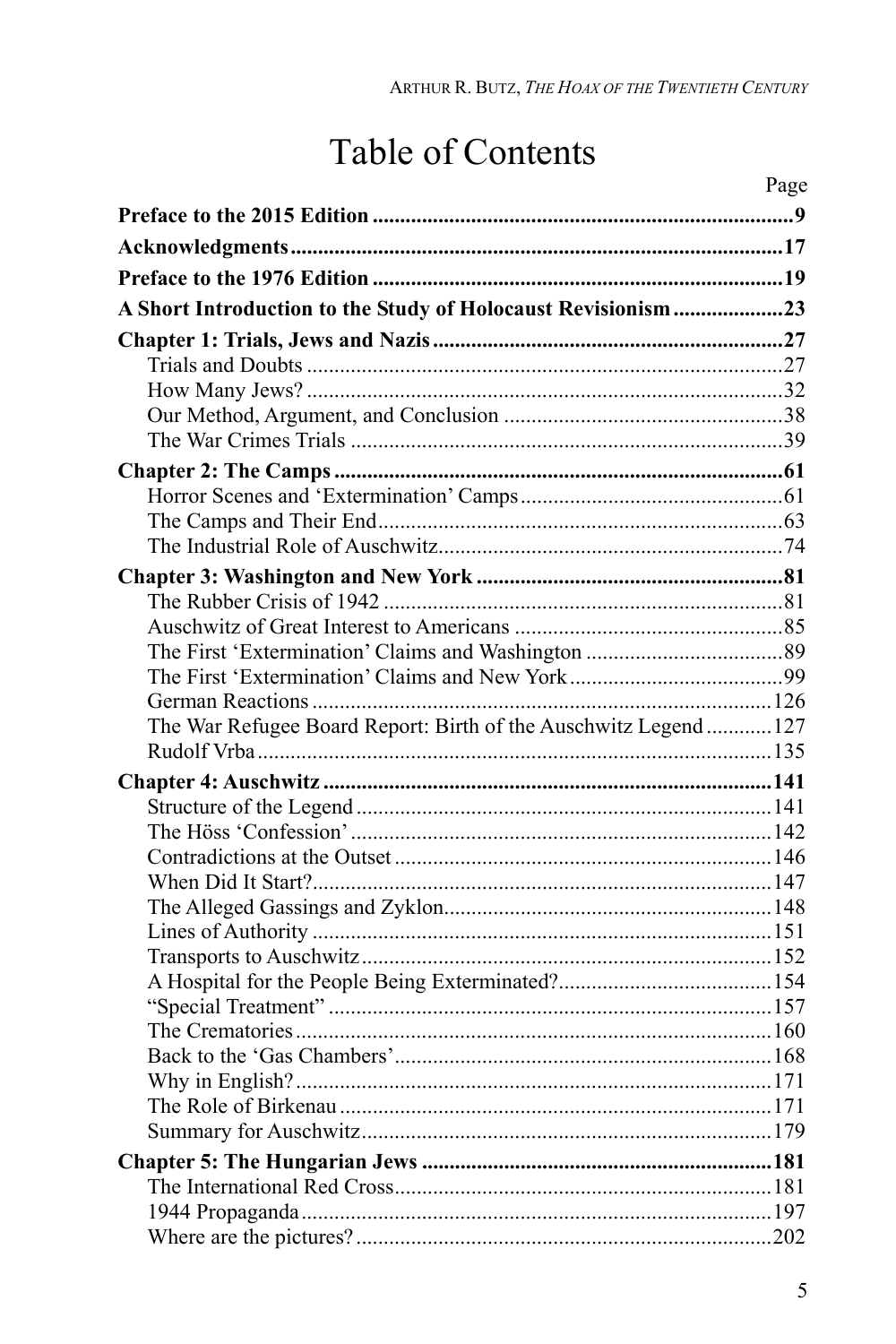| Air Raids on Auschwitz: Rudolf Vrba Overreaches Himself  203 |  |
|--------------------------------------------------------------|--|
|                                                              |  |
|                                                              |  |
|                                                              |  |
|                                                              |  |
|                                                              |  |
|                                                              |  |
|                                                              |  |
|                                                              |  |
|                                                              |  |
|                                                              |  |
|                                                              |  |
|                                                              |  |
|                                                              |  |
|                                                              |  |
|                                                              |  |
|                                                              |  |
|                                                              |  |
|                                                              |  |
|                                                              |  |
|                                                              |  |
|                                                              |  |
|                                                              |  |
|                                                              |  |
|                                                              |  |
|                                                              |  |
|                                                              |  |
|                                                              |  |
|                                                              |  |
|                                                              |  |
|                                                              |  |
|                                                              |  |
|                                                              |  |
|                                                              |  |
|                                                              |  |
|                                                              |  |
|                                                              |  |
| Some Implications                                            |  |
|                                                              |  |
|                                                              |  |
|                                                              |  |
|                                                              |  |
|                                                              |  |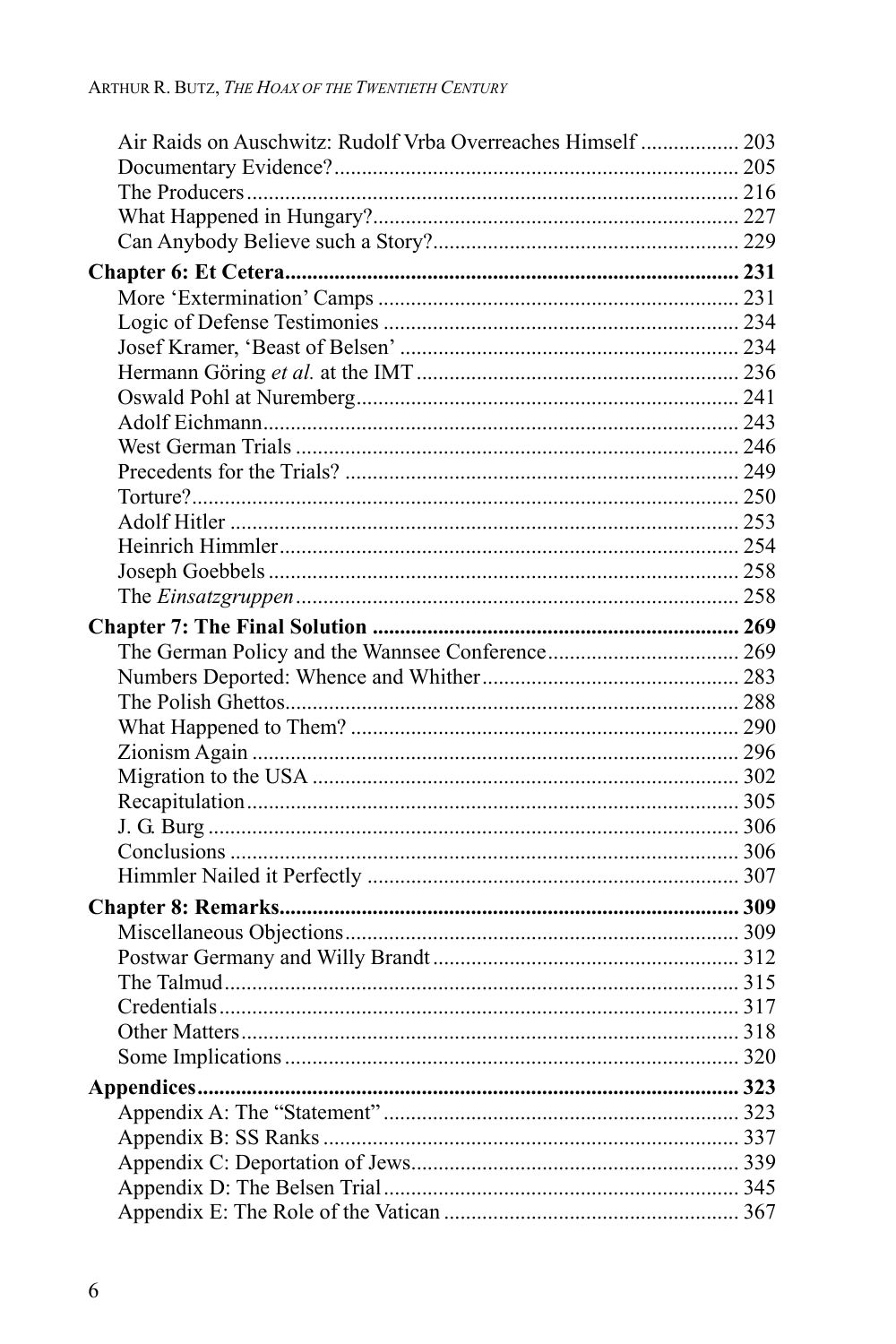|                                                           | 387  |
|-----------------------------------------------------------|------|
| Supplement 1: The International Holocaust Controversy 387 |      |
| Supplement 2: Context and Perspective in the Holocaust    |      |
|                                                           |      |
| Supplement 3: A Response to a Major Critique of Holocaust |      |
|                                                           |      |
| Supplement 4: Zyklon B and Gas Detectors in Birkenau      |      |
|                                                           |      |
|                                                           |      |
|                                                           |      |
|                                                           |      |
|                                                           | .535 |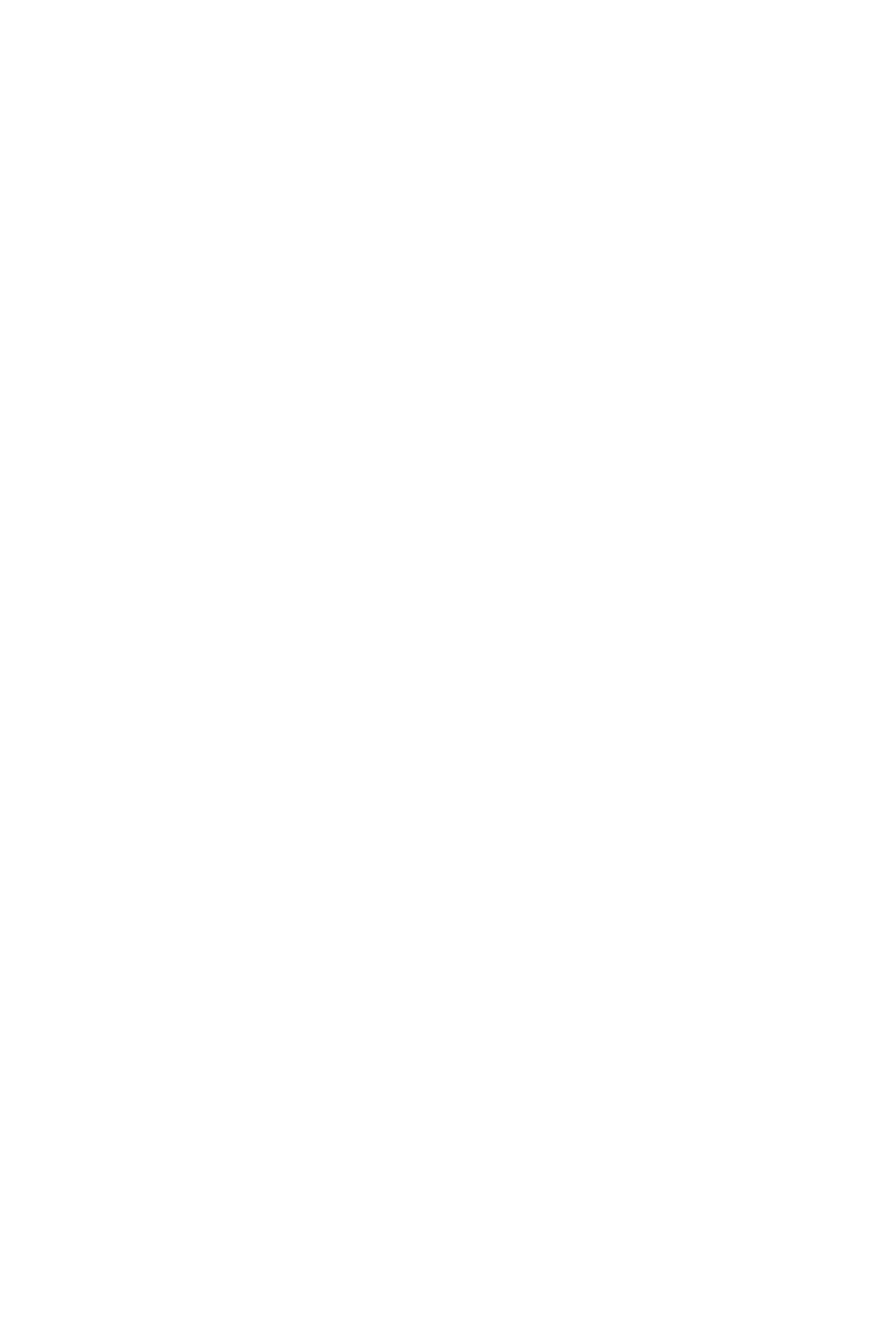## Preface to the 2015 Edition

My investigations of the Jewish "Holocaust" commenced in 1972, and thirty nine years have passed since the first publication of this book in 1976 in England as *The Hoax of the Twentieth Century*. Thirty eight years have passed since the release of the slightly revised second British and first American edition of 1977. This text consists of the last, preceded by a short article I wrote for the student newspaper at Northwestern University in  $1991<sup>1</sup>$  and followed by five supplements representing writings from 1979-2014. There is also an addendum to Appendix E ("The Role of the Vatican"), consisting of the obituary/tribute I wrote on Rev. Robert A. Graham. All except a late addendum to Supplement 5 were published in the *Journal of Historical Review*, which ceased publication in 2002. Also Appendix A on Kurt Gerstein, has been revised somewhat.

I am proud that this book remains of interest to anybody almost 40 years after its first publication. Nevertheless, the age of this text, and the great advances that have subsequently occurred in Holocaust revisionism, require some comments on the value of the book to today's reader. How can such an old text not be obsolete today? What does today's reader gain from it? Would it not be better to revise this text to take into account more recent developments?

From the perspective of today, the book has defects, and several people, of whom I am one, could now do better. In admitting such defects, I can plead that I was one man working with little help. Except for Wilhelm Stäglich, the correspondents I had before publication in 1976 were not then, and have not subsequently become, significant in revisionist work. The literature of revisionist orientation was scanty. Some of it was rubbish that constituted a minor nuisance. On the positive side were Paul Rassinier, Thies Christophersen, and Wilhelm Stäglich. At that time the writings of Rassinier, a former political prisoner at Buchenwald, were of interest both as a primary source, relating personal experiences, and as historical exposition (today Rassinier is of interest only as a primary source). Christophersen and Stäglich, Germans who had been stationed near Auschwitz during the war, were of value only as primary sources, although Stäglich later wrote a book of historical exposition. Even taking these three into account, the historical complex was not there, as I shall explain below.

A common complaint about this work has been that I am not a trained historian or history professor. It is, however, not unusual for people who are not academic historians to make contributions to historiography. The great American historian Francis Parkman was no history professor; he had only a brief academic appointment as Professor of Horticulture at Harvard. The late Arnaldo Momigliano urged wariness of academic historians and pointed out that

 $\overline{\phantom{a}}$ <sup>1</sup> *Daily Northwestern*, May 13, 1991, correction May 14.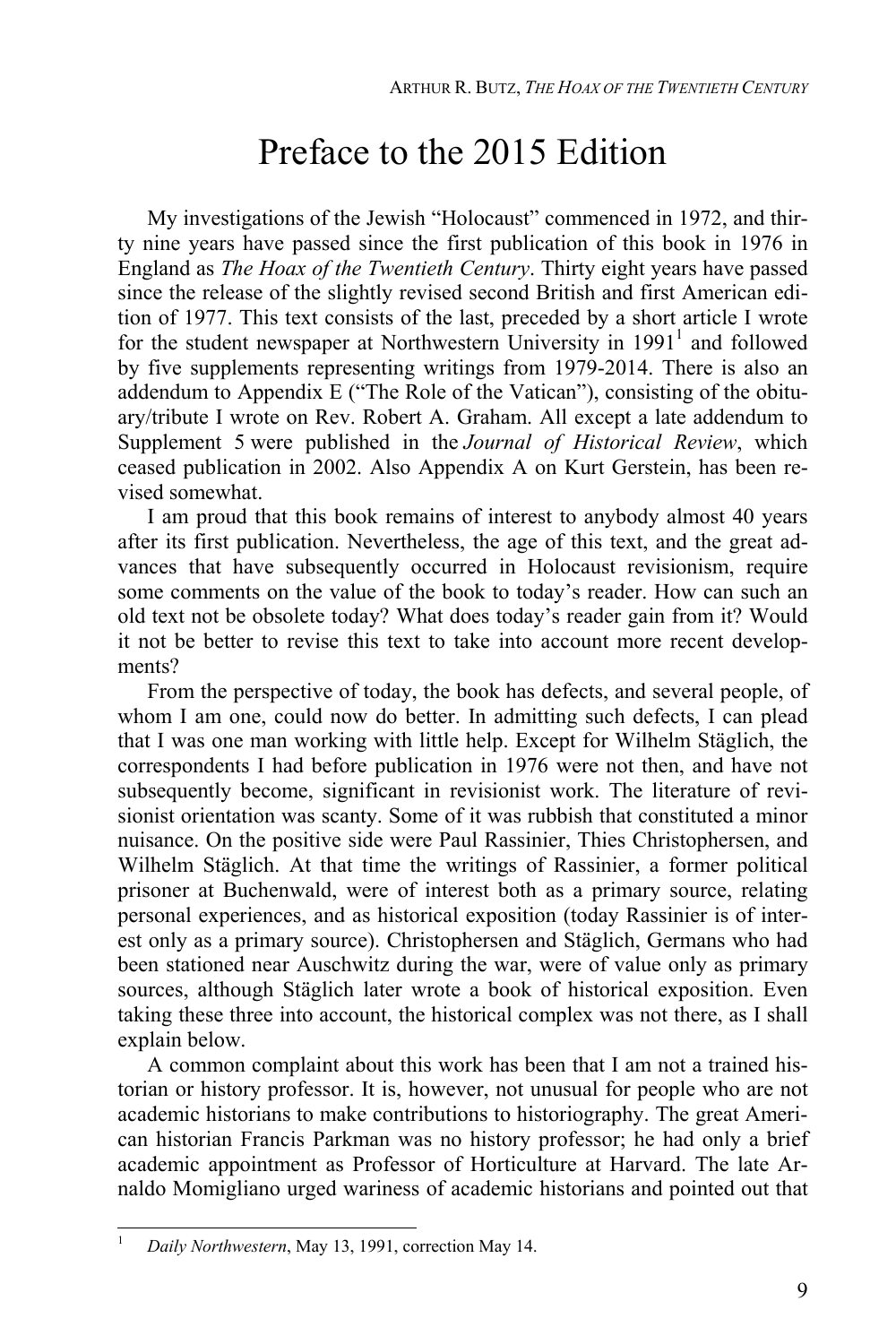none of the three leading nineteenth century historians of the ancient world was a history professor, *e.g.* Mommsen was a Professor of Law.<sup>2</sup>

However, such examples do not satisfactorily illustrate the fact that history has a closer relationship to popular culture than most other academic disciplines. This is easily clarified and proved. In the major book reviews (*New York Times*, *New York Review*, etc.) one can find reviews of, and advertisements for, many works on the leading edge of historical research, *i.e.* works not specifically written for popular readership. No such attention is given to leading edge works in electrical engineering and most other academic disciplines. Many intelligent laymen can read such historical works with comprehension. If many can read them, then some can write them. I could give reasons for this relatively popular status of serious history study, but it would carry us too far afield. In any case, there is no venality on the part of academic historians in approving of such popular promotion of their books.

Such observations show, however, that there is hypocrisy in the orthodox historians' common implication, when denouncing Holocaust revisionism, that only people with their kinds of Ph.D. degrees are competent to deal with historical issues.

The style of my book is certainly not elegant. I believe my style has improved much since then but, like most men with a technical education, my style remains at best dry and not elegant. It was, however, good enough to do the job. I have even sometimes wondered if elegance of style might be incompatible with a subject as dreary as the present one.

It is not immodest for me to say that mine is the best book of its type, because it is the only book of its type. To compare my book to others, the approach of mine is horizontal, the others vertical. Subsequent investigators have taken specific subjects and gone more deeply into them than I did. Such vertical approaches should be contrasted with my horizontal. I attempted to cover every reasonably relevant aspect of the problem. The question of the existence of homicidal gas chambers was only one of many. I tried to show what did happen as well as what did not. I showed the relevance of the Zionist and related movements. I discussed the Allied policies and the Jewish influences in them. My use of sources (*e.g.* the Nuremberg trials, Red Cross reports, Vatican documents, contemporary newspaper accounts) today seems obvious but it was not then. To aid in comprehending the early war crimes trials, I gave witchcraft trials as a useful precedent.

I claim an additional contribution of this book that may seem ridiculous on its face. I treated the German concentration camps as specific institutions that existed in specific locations, with the alleged events that took place in them taking place, if at all, in real space and real time, together with other events that happened simultaneously in those same camps or in real space. By "real space" I mean a space that we all exist in so that, whatever happened at

 $\frac{1}{2}$ Momigliano.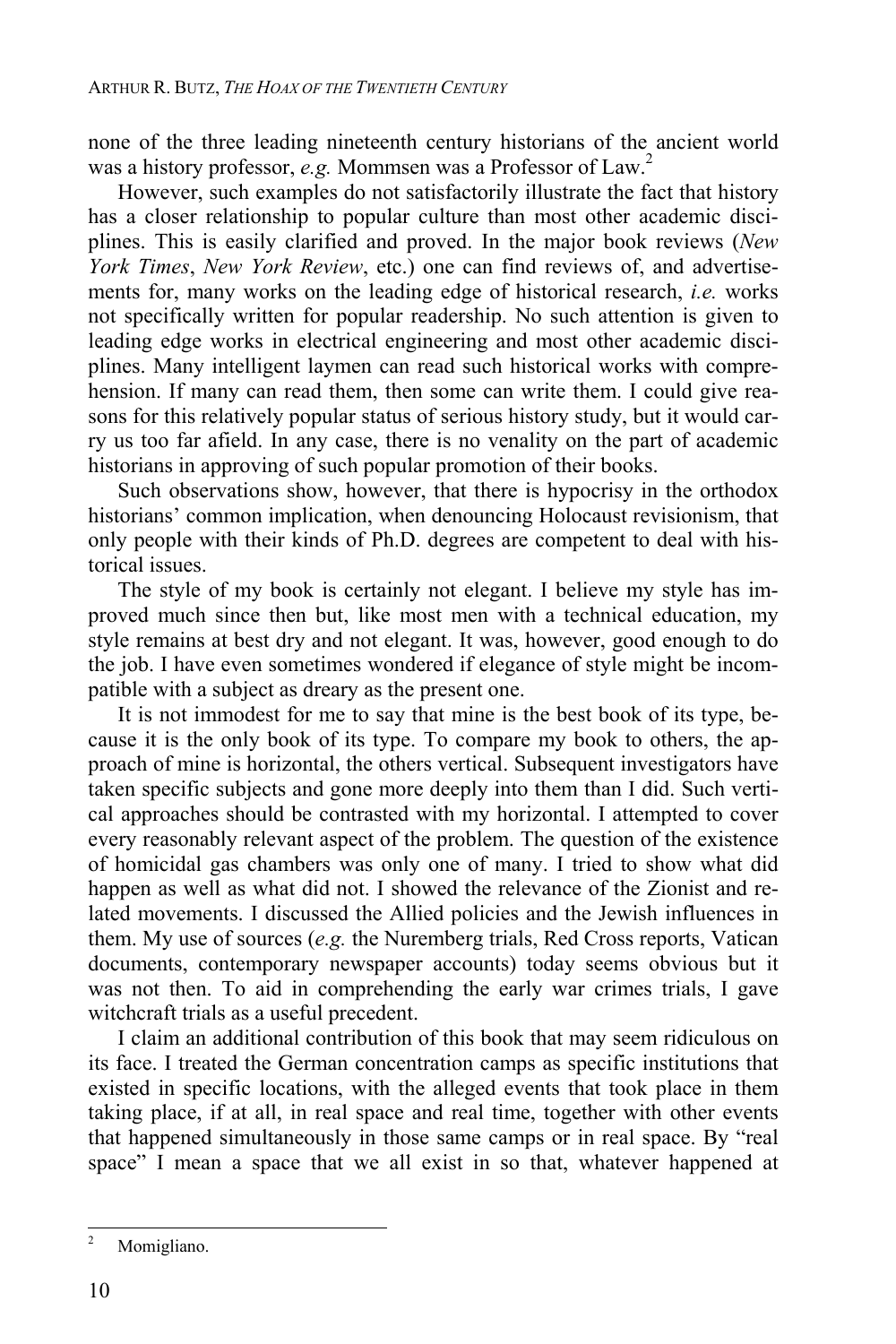Auschwitz, it happened at the same time President Roosevelt held meetings in Washington, and I as a child went to school, etc., and in the same space.

That is so obvious that it may seem preposterous for me to present it as an original perspective, but please hear me out. My impression of the extant literature was that the events claimed there may as well be imagined as having taken place on Mars, if at all, so absent was a concern for the broader context. As I reminded readers on page 227:

#### *"There was a war going on during World War II."*

Consider my presentation of Auschwitz, the principal alleged "extermination camp." I started by describing Auschwitz as a camp that performed functions similar to those performed by typical German camps that are not claimed to have been extermination camps; I outlined those functions and I presented a map showing where the German camps were. Then I described Auschwitz in its unique respects and showed, why the Allies would have been interested in events transpiring at Auschwitz. I presented pictures of crematorium ovens at Auschwitz and other camps. I presented a map of the Auschwitz region and a plan of the "Birkenau" section of the Auschwitz camp. That plan and the various maps showed the reader exactly where, in Europe, Poland, and at Auschwitz, the great gas chambers were supposed to have been located. Then I considered one of the specific groups of Jews, the Hungarian Jews, not only from the point of view of allegations of events in German camps but from the point of view of events in Hungary. That is, for me the problem of the Hungarian Jews was as much a problem of what happened in Hungary as what happened at Auschwitz. Even in considering events at Auschwitz, I chose to place my perspective elsewhere, among the Allies who, at the time in question, were very interested in Auschwitz as an industrial bombing target and would have photographed the camp for that purpose.

The photographs were produced almost three years after publication of my book and confirmed my conclusions, but that is not the point that I am now trying to emphasize. My point is that, as unlikely as it may seem, my method of placing Auschwitz in its general historical context was essentially unique in this historical area. True, some of what I said in that respect is to be found in earlier books that purported to relate how the "exterminations" transpired, but in scattered bits and pieces that were usually incidental to those accounts. Even so, much had to be culled from diverse sources. For example, though it seems obvious that any useful discussion of the Auschwitz problem required a map of the Auschwitz region and of the Birkenau camp, the former had to be constructed by me from several sources and the latter had to be lifted, not from one of the standard "Holocaust" books such as those by Hilberg or Reitlinger, but from a book about a German trial of Auschwitz personnel that took place in 1963-5. Hilberg, Reitlinger, and similar authors were very stingy with maps and pictures, except in books specifically devoted to presenting pictures. We can say, with only minor oversimplification, that they would sell you a book of pictures or a book of text, but not one book integrating the two in any useful way.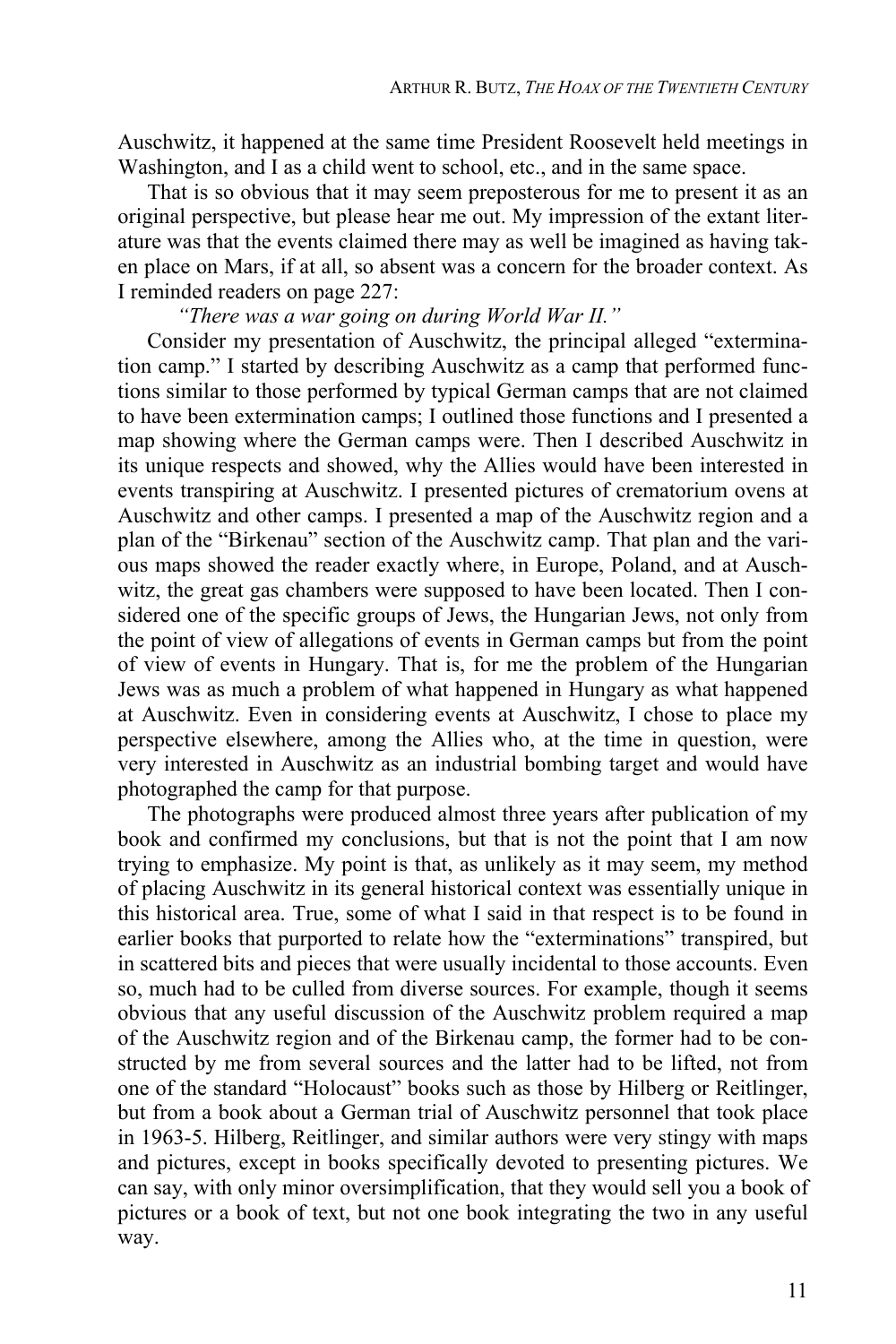I believe my analysis provoked investigations of specific problems, even when such influence was not acknowledged. My implied skepticism about the reality of the mysterious "German industrialist" who in 1942, according to the World Jewish Congress, passed along information that a plan to exterminate the Jews had been discussed in Hitler's headquarters, may have provoked the later investigations attempting to determine his identity. Walter Laqueur and Richard Breitman, in *Breaking the Silence*, 1986, unconvincingly proposed Eduard Schulte. I also stressed the inaction of the Allies with respect to Auschwitz, which Laqueur (*The Terrible Secret*, 1980) and Martin Gilbert (*Auschwitz and the Allies*, 1981) tried without success to explain.

The existence and relevance of the 1944 aerial reconnaissance photos of Auschwitz were, to the best of my knowledge, first argued in my book.<sup>3</sup> I also believe that my book provoked, perhaps through some intermediary, the 1979 release of these photos by the CIA (Brugioni  $\&$  Poirier), but again such influence is not admitted.

I analyzed the specifics of the alleged extermination process at Auschwitz. I showed that all of the specific material facts required a dual interpretation of relatively mundane facts, *e.g.* transports, selections, showers, shaving hair, Zyklon B, crematoria, etc., all real and all relatively mundane, had been given a second interpretation. That insight scarcely merits the label today, but it did then. It has been the main paradigm for all subsequent revisionist writing on Auschwitz and other alleged "extermination camps." It may seem very simple and obvious after one reads this book; it certainly was not when I wrote it. The reader is shown what sorts of questions he should ask if he wants to go further. Those who have studied the development of ideas understand that the right answers are not attainable until the right questions are formulated (yes, questions can be right or wrong). This book, even today, shows how to do that.

I consider my book generally "right" even today in the sense of how the historical parts fit together, and they fit perfectly without major or fundamental mysteries. Contrast the gyrations of the typical orthodox historians who have nothing but mysteries. How and when was an order to exterminate given? Was such an order given at all? Why didn't the Allies recognize what was (allegedly) happening at Auschwitz? Why didn't the Pope forthrightly condemn physical extermination, even after the German had been driven out of Rome? Why didn't the Allied press give greater prominence to reports of extermination of Jews, rather than bury them in the back pages of the larger newspapers?

This horizontal analysis remains unique in the revisionist literature. The book presented a historical complex that remains valid today. The book made specialized studies easier because investigators did not have to worry about coherence of the larger picture; they could direct a curious person to my book.

 3 There is an unconfirmed and disputed claim that U.S. Army Capt. Jacob Javits (later U.S. Senator) used the photos, in 1944, to argue for bombing Auschwitz. See letters in the New York Jewish weekly *Forward*, 23 Feb. 2001, 10, and 6 April 2001, 16. If the claim is true, the photos were forgotten until I argued, in my 1976 book, that they had to exist. I am inclined to think the claim is not true.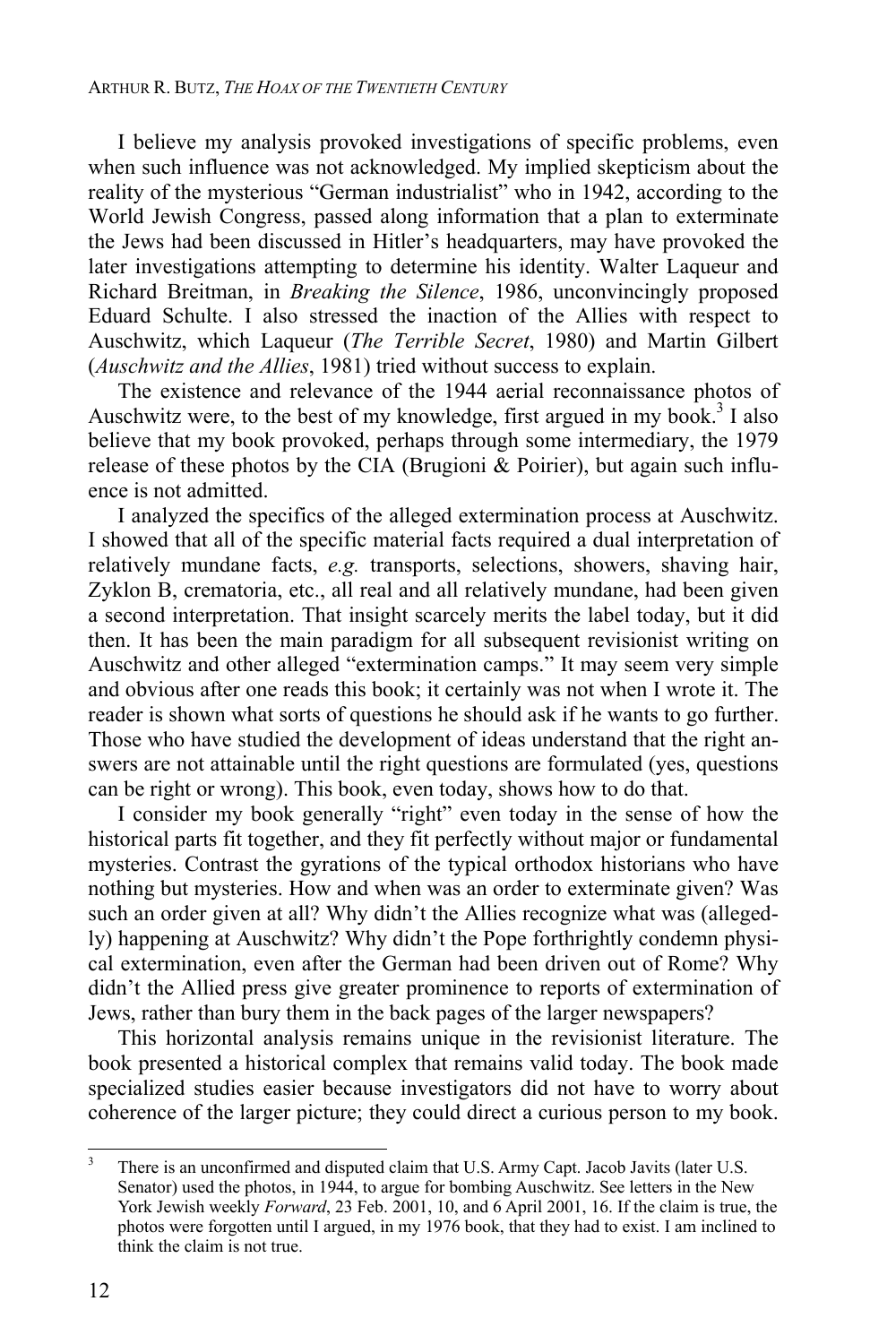I did a good enough job for that, even if not a perfect job. The proof is that, among revisionists, defects of the book are certainly seen, but, unfortunately, there seems to be no great demand for an improved integrated work of comparable scope and no aspiring author in view.

An example. You want to discuss the question of homicidal gas chambers at Auschwitz. My old book won't help if you want to be current, and there would not necessarily be any reason to cite it.<sup>4</sup> There are much more recent and conclusive writings, but I could not imagine a person securely venturing into such a controversy without having a grasp of the general historical complex, as provided in my book. Thus, I cannot imagine contemporary Holocaust revisionism existing without a book such as mine, even if it is never necessary to cite it today.

It is still the only book of this sort. A better one would be nice but there are two problems that occur to me. First such a book, if written from the point of view of our knowledge today, would not fit into a single volume. This explains why I reject the idea of trying to bring this book up to date. Such a project would quickly run away from "updating," resulting in an entirely new work. Any attempt to respect the original content and organization of the book would be a handicap in the updating project. The best single volume for bringing the reader up to date on revisionist scholarship is a compilation of papers by many people, not an integrated work.<sup>5</sup>

Second, a paradox: a weakness of the book explains some of its strength. From the present point of view, there seems much in the book that is awkwardly presented. This is because I did not write this book as an expert. The book was written as works of research normally are: I was myself struggling to understand, as would an intelligent and serious reader. Thus, the book expresses a relationship of common perspective, and therefore implicit mutual empathy, between author and reader that could not exist in a new book, written today from a position of expertise and directed at a neophyte reader, which is the only relationship possible today. I believe this explains the occasional overwhelming effect the book has. From this point of view the book is still contemporary, as well as "right," and ought not undergo major revision.

For these reasons, I have rejected any idea of "updating" this book. Rather, several later writings from 1979 on have been provided here, as specified above.

That this book is still valuable today is due to the distortions and misrepresentations that have continued to issue from the media and academe, resulting in millions of people so uninformed that a viewpoint of 1976 is a great revelation for them in 2015.

 $\overline{\phantom{a}}$ 4 The discussion of some issues of the alleged Auschwitz homicidal gas chambers as printed here in Supplement 5 is up to date, though.

Rudolf 2003a. Expanded version of the text originally published in German as Gauss 1994. There is also the multi-author, multi-volume effort crystallizing in the revisionist series *Holocaust Handbooks*, now counting some 30 volumes: www.HolocaustHandbooks.com. See ads at the end of this book.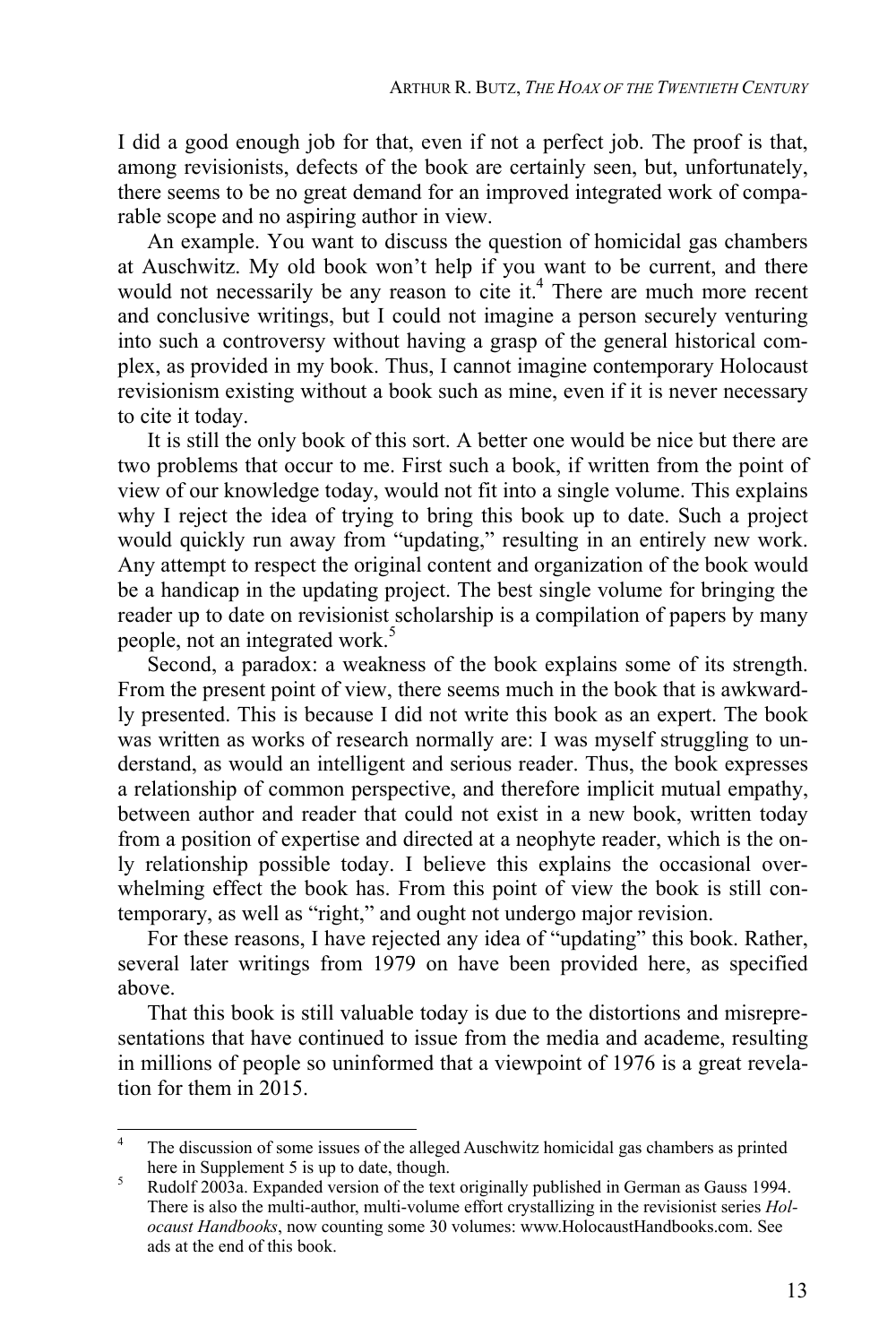#### ARTHUR R. BUTZ, *THE HOAX OF THE TWENTIETH CENTURY*

I consider this book as successful as could have been judiciously hoped under the circumstances, but it is important to view it as one of the successes in the phenomenon of Holocaust revisionism, for which no single person, or set of specific persons, can take credit. It seems to me to be just something that was timely and had to develop, and that I was just a part of this development. I discussed this in my paper reproduced as Supplement 1, but to try to make my point clearer, let me emphasize that the Jews have played a very important role in this development; they must take some of the credit. It was they who chose, in 1977, to spread the news of this obscure book to the most remote corners of the universe. Who could have imagined such massive publicity for a book from an unknown publisher, written by an unknown author, and only barely available in the USA? They have used their powerful positions in the media to keep the subject of "Holocaust" uppermost in the minds of the populace; we get it for breakfast, lunch, and dinner. The present "Holocaustomania," which younger readers may believe has been a permanent feature of our public affairs since World War II, can be fairly said to have started with the 1978 NBC-TV "docudrama" *Holocaust*. Only Jewish groups (either formally Jewish or having a largely Jewish membership), on the campus of Northwestern University, have maintained students' interest in my work on the "Holocaust." Such mutual dependency only holds for things that had to happen.

When I wrote this book, there were perhaps a half dozen serious Holocaust revisionist researchers (most not known by me). Today there are too many for me to even try to list, and readers of contemporary Holocaust revisionist literature in all languages certainly number in the hundreds of thousands, perhaps millions.

There are many back-handed compliments to our success. Perhaps the most conspicuous is the U.S. Holocaust Memorial Museum. A February 1992 funds appeal for it, signed by "National Campaign Chairman" Miles Lerman, named "revisionists" as those whom the museum would "counter." The Museum formally opened in April 1993 with the "Intent on refuting revisionist attempts to diminish the scope of the Holocaust."<sup>6</sup> As if that weren't enough, the 104th Congress passed, without dissent, a resolution making only two points: it "deplores" revisionism and "commends the vital, ongoing work of the […] Museum."<sup>7</sup> That silly Museum is an ironic monument to Holocaust revisionism.<sup>8</sup>

The Museum will not be the last such monument. In 1996, Jewish Senators Barbara Boxer and Arlen Specter handed Jewish movie director Steven Spielberg a check representing a \$1 million federal grant for his "Survivors of the Shoah Visual History Foundation" (a project of videotaping accounts of "survivors" – "Shoah" is the Hebrew word used in place of "Holocaust"). Specter

 $\epsilon$ <sup>6</sup> Chicago Tribune, 23 April 1993, sec. 1, 18.

Senate resolution 193 passed 9 Nov. 1995, and House resolution 316 passed 16 April 1996.

<sup>8</sup> Perhaps the most telling point is that the Museum, after so much promotion and millions spent, has failed to depict a homicidal gas chamber. Robert Faurisson has commented on this (1994, 23) and related his humorous encounter with the Museum's director Dr. Michael Berenbaum (Weber (1994), 4).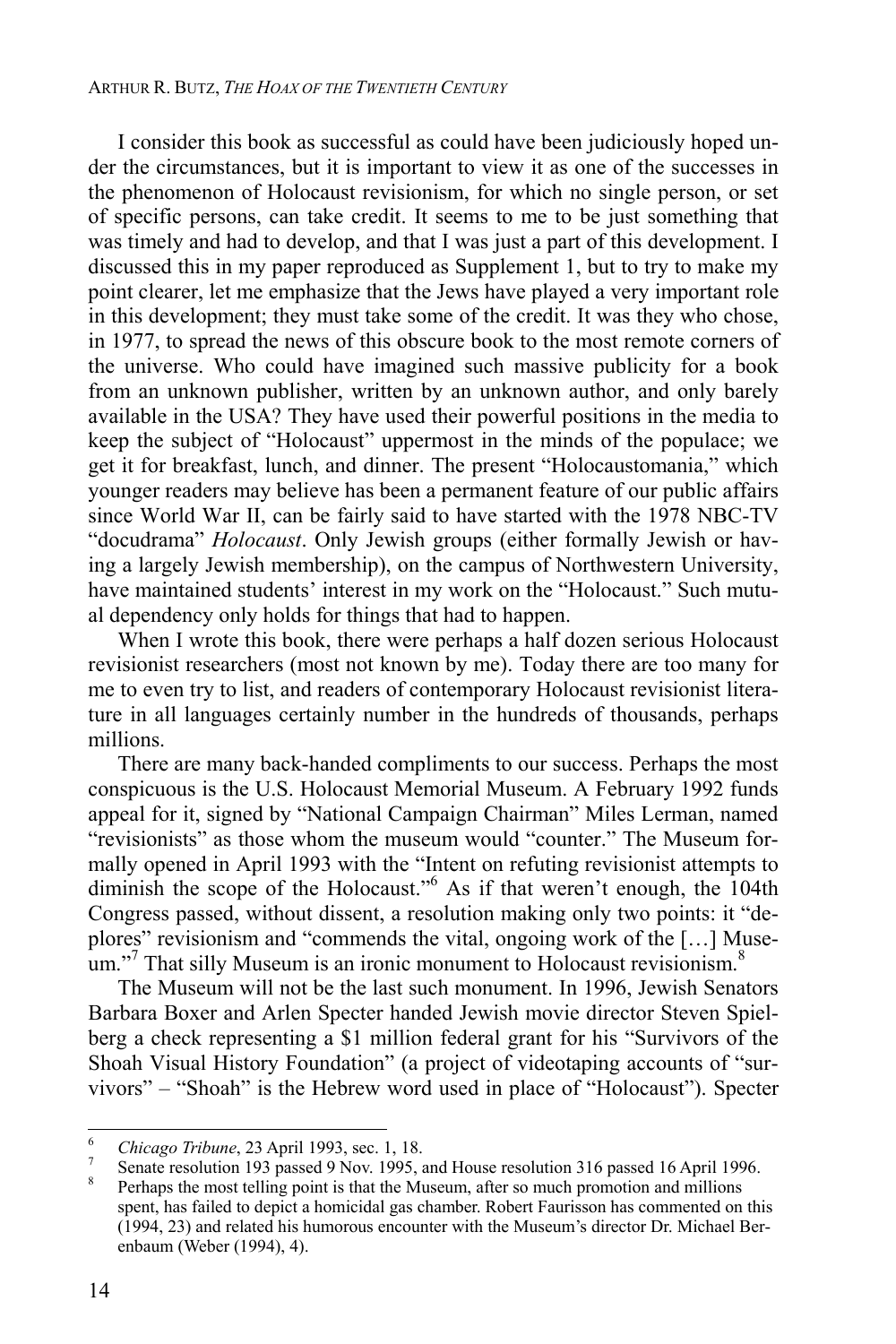motivated the grant in terms of opposing the considerable success of revisionists<sup>9</sup>

A more recent example is the Holocaust Memorial in Berlin. A July 2001 advertisement, appealing for funds, raised the danger of revisionism.<sup>10</sup>

Revisionist apostasy has been rare. It has been most visible in cases where some public figure who was not actually a revisionist made public remarks supportive of revisionism. A 1996 example was Abbé Pierre, a sort of French Mother Teresa (although more active in public affairs) who, despite his quick recantation of his revisionist remarks, will never be forgiven by his former friends.<sup>11</sup> This episode is one of many that illustrate the handicaps that Holocaust revisionism has labored under.

A final proof, if needed, of our success is the fact of laws passed in recent years, in several European countries, criminalizing the publication of revisionist views on the Holocaust. Such literature circulated freely in Europe until the present revisionist movement started making its impact in the late 70s. In the United States we are still free of state suppression, although there is considerable whining in some quarters about "First Amendment absolutism." Here the repression works largely by extra-legal means of intimidation and reprisal. For example, Fred Leuchter was the leading execution technologist in the USA<sup>12</sup> when he published his famous 1988 report on the alleged homicidal gas chambers at Auschwitz and Majdanek.<sup>13</sup> Since then, his business has been ruined and his marriage destroyed. All such developments are of course back-handed and evil tributes to the success of Holocaust revisionism. Even the most naive reader will see the point: they don't want you to know these things! They are trying to hold back the wind.

We are successful, but we have a long way to go, as the brute strength of the dying monster is considerable.

> Evanston, Illinois June 2003 updated November 2014

 $\overline{\phantom{a}}$ 9  *Boston Globe*, 24 July 1996, A6. Spielberg got into "Shoah business" (from an American expression – "there's no business like show business") via his *Schindler's List* movie, which also failed to depict a gassing or homicidal gas chamber. On the basis of his other movies and other scenes in this one, I could not attribute the failure to squeamishness on Spielberg's part. He is a good enough showman to have realized that a complete depiction of a gassing via Zyklon B, faithful to the legend and to physical possibility, would have been far too preposterous even for him. The Jewish worker who was shot for exceeding her assigned tasks was routine rubbish, but the gassing would have been too much.<br>
<sup>10</sup> *NY Times*, 18 July 2001, A6.<br>
<sup>11</sup> *NY Times*, 1 May 1996, A6. *Boston Globe*, 23 July 1996, A5.<br>
<sup>12</sup> Lehman. Also see the letters in the May 1990 issue of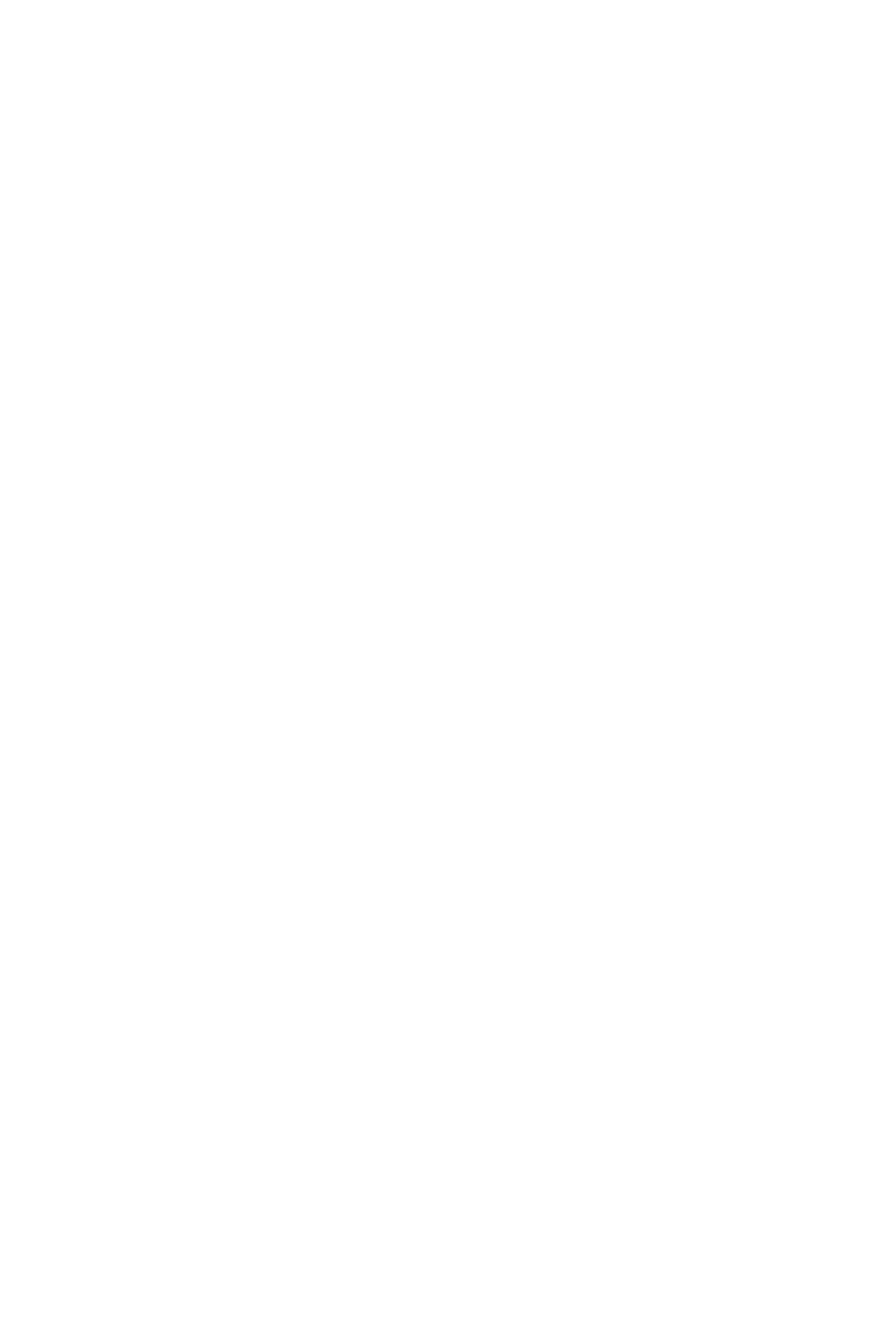## Acknowledgments

A number of individuals contributed valuable suggestions and critiques which are reflected in the text of this book, but of course the responsibility for any errors of fact or interpretation, if such be found, is entirely my own. I also wish to reserve for myself any problems that may arise on account of the reaction to this book, and for this reason I refrain from making the applicable personal acknowledgments here.

Institutional acknowledgments are made to the U.S. National Archives, the U.S. Army Audio-visual Agency, and the Foreign Affairs Document and Reference Center of the U.S. Department of State, Washington, DC, to the Panstwowe Museum, Oświęcim, and to the Library of the University of Chicago, and the Center for Research Libraries, Chicago.

Special acknowledgment is made to the staffs of the Imperial War Museum, London, the national office of the Netherlands Red Cross, The Hague, and the Library of Northwestern University (especially the inter-library loan department), Evanston, all of whom contributed more than routine services without, of course, being aware of the exact nature of the research involved.

For the 2003 (English) and 2015 editions (English and German), I also wish to acknowledge the editorial work of Germar Rudolf. I could not have had a better editor.

Arthur R. Butz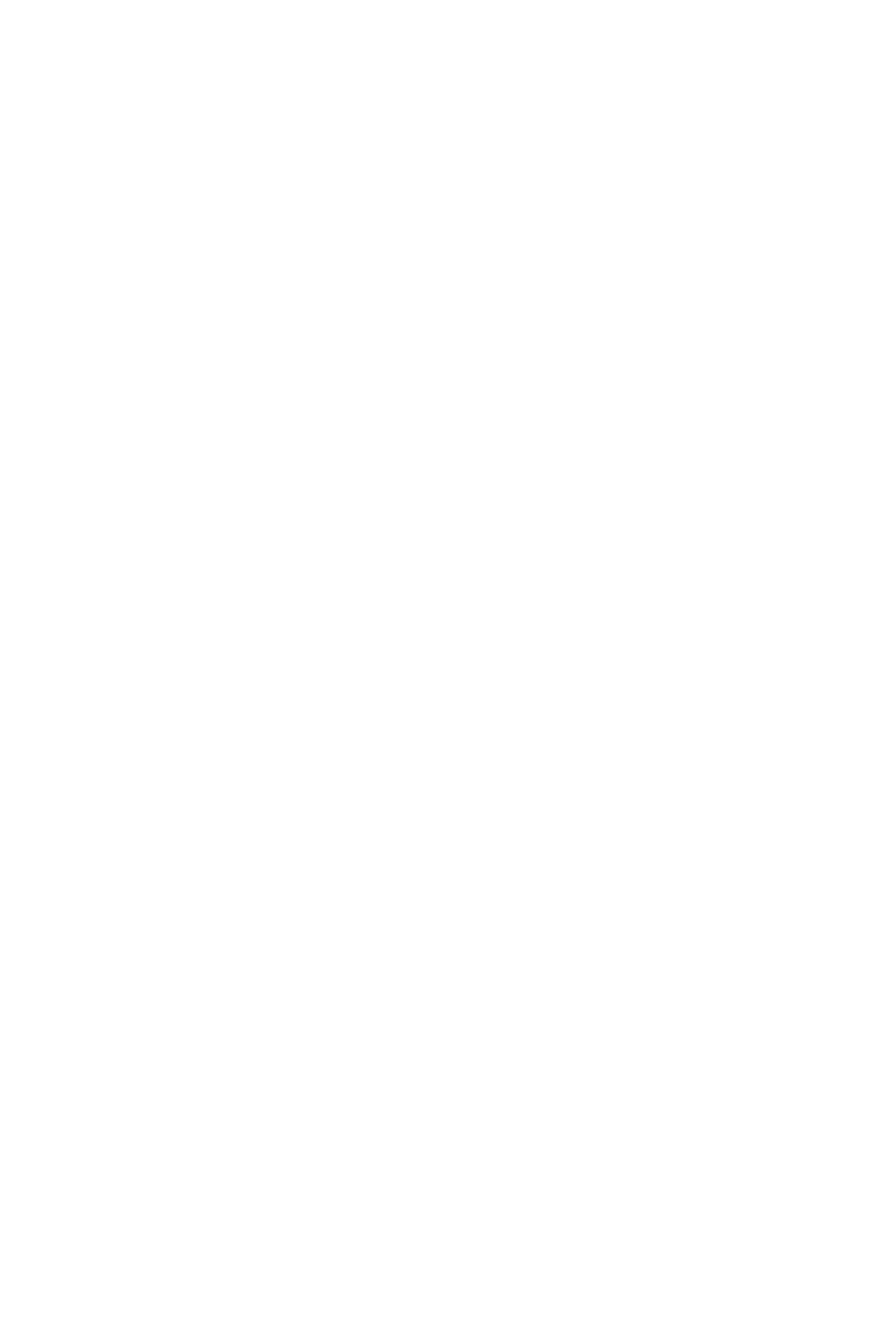## Preface to the 1976 Edition

In common with virtually all Americans, who have had their opinions formed since the end of World War II, I had, until not very long ago, assumed that Germany had given the world a particularly murderous outburst during World War II. This view has ruled Western opinion since 1945 and earlier, and I was no exception in accepting the essentials of it.

An important qualification in the preceding is the term "essentials," for the collection of crimes of which the Germans were supposedly guilty in World War II grows rapidly smaller as one examines the evidence and arguments assembled in readily available "revisionist" books. An elementary critical examination reveals that most of the crimes that are real even in the minds of "intellectuals" (*e.g.* lampshades manufactured by some Germans from the skins of human beings killed in concentration camps for the purpose) obviously had no basis in fact. Likewise with legends about mistreatment of American and British prisoners of war. Moreover, the general problem is elaborated considerably when one weighs, as the revisionists do, the appalling wartime and postwar brutalities of the Western Allies.

Such an investigation does not overturn the "Holocaust" legend, however, and the "six million" Jews murdered, mainly in "gas chambers," can seem immovable fact. The revisionist books which overturn some of the most popular misconceptions seem to accept the gas chambers as factual. All educated opinion that the investigator consults accepts the "extermination" story. Professors of history who have specialized in Germany, if asked, seem to consider the charge as established as the Great Pyramid. Liberal and conservative publicists, though they have very different attitudes toward World War II and America's entry into it, and though they squabble with each other on almost everything else, close ranks on the reality of the "Holocaust."

Noting the obvious ways in which this legend is exploited in contemporary politics, notably in connection with the completely illogical support that the U.S. extends to Israel, I had long had lingering doubts about it, and there was also the fact that there existed a small number of respected observers whose views had not been formed entirely after World War II and who, in the very limited channels open to them and with various degrees of explicitness, denied even the approximate truth of the legend. A good example is the distinguished American scholar John Beaty, who was called to active duty in the military Intelligence Service of the War Department General Staff just before the entry of the U.S. into the war and attained the rank of Colonel by the end of the war. Among other things, Beaty was one of the two editors of the daily secret "G-2 Report," which was issued each noon to give persons in high places, including the White House, the world picture as it existed four hours earlier. In his book *Iron Curtain Over America,* published in 1951, he ridiculed the six million legend with a few remarks that were unfortunately brief and inconclusive, but,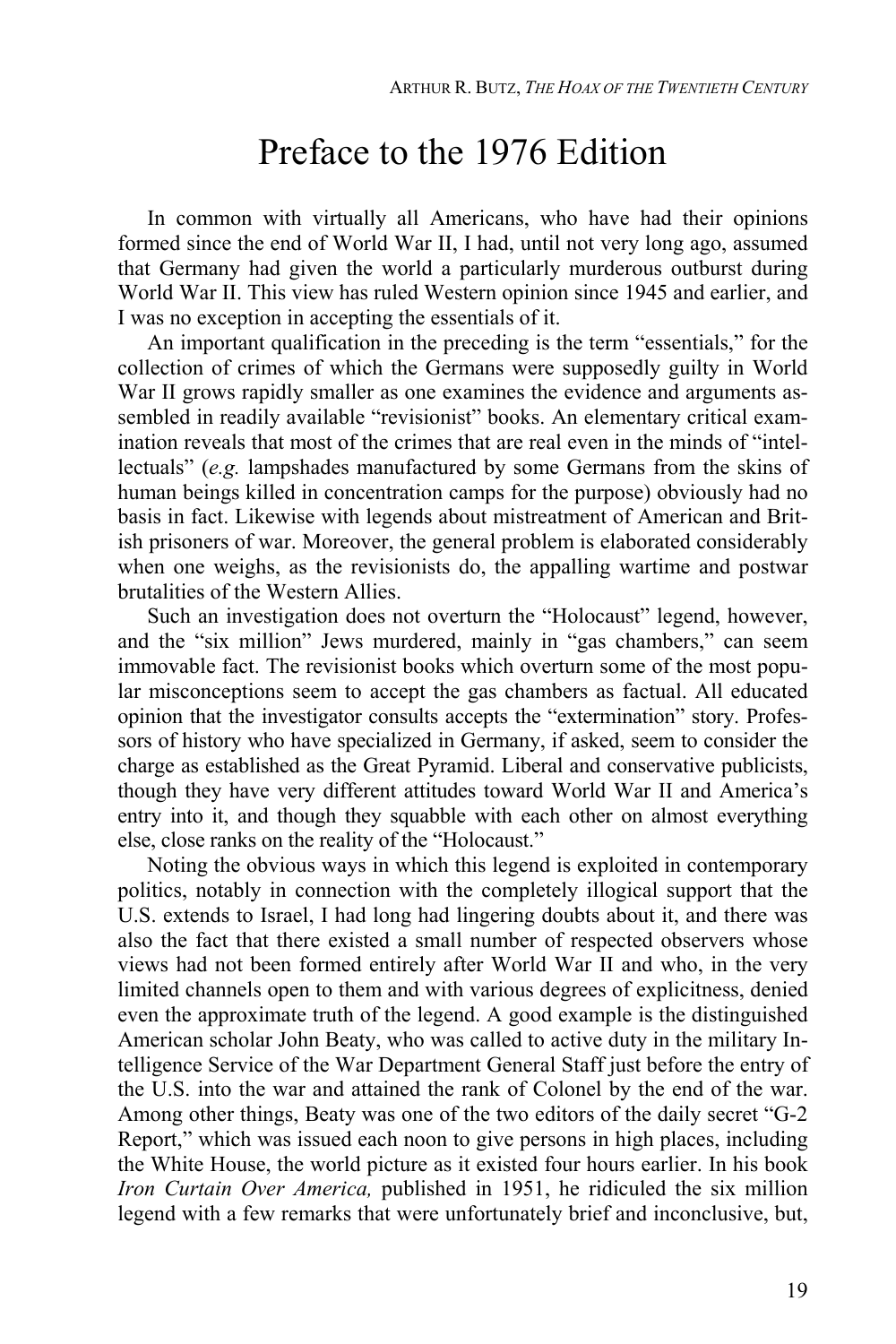coming from a man who was one of the best informed in the world during the war, carried some amount of authority.

Elementary investigation into the question, of the sort the non-historian customarily does, led me nowhere. The meager amount of literature in the English language which denied the truth of the legend was not only unconvincing; it was so unreliable and unscrupulous in the employment of sources, when sources were employed, that it had a negative effect, so that the case for the truth of the essentials of the legend (disregarding quantitative problems, *e.g.*, whether it was six million or four million or only three million) seemed strengthened. At the time I became aware that there existed additional literature in French and German but, being quite unaccustomed to reading texts in those languages except on rare occasions when I consulted a paper in a French or German mathematics journal, I did not undertake to acquire copies of the foreign language literature.

Moreover, I assumed that if such literature was worth more than what was being published in English, somebody would have published English translations.

Still possessing my lingering doubts I sat down, early in 1972, and started to read some of the "Holocaust" literature itself rather more systematically than I had previously, in order to see just what claims were made in this connection and on what evidence. Fortunately, one of my first choices was Raul Hilberg's *The Destruction of the European Jews.* The experience was a shock and a rude awakening, for Hilberg's book did what the opposition literature could never have done. I not only became convinced that the legend of the several million gassed Jews must be a hoax, but I derived what turned out to be a fairly reliable "feel" for the remarkable cabalistic mentality that had given the lie its specific form (those who want to experience the "rude awakening" somewhat as I did may stop here and consult pp. 567-571 of Hilberg<sup>14</sup>).

Although my long-lingering skepticism in regard to the legend was no longer on the defensive, my information could not, early in 1972, be considered conclusive, and my knowledge of the subject was not comprehensive, so I set out, at first in my "spare time," to investigate the subject with the thoroughness that was required.

The reader will have surmised that my "spare time" eventually expanded considerably.

Several – for me startling – discoveries made the subject irresistible in a purely intellectual sense. I acquired the foreign language literature. Ultimately, I spent the entire summer of 1972 working on an exposé of the hoax, since by then I had penetrated and demolished the whole sorry mess. While the book you are holding differs considerably in quantity of factual content and general quality from the picture I had formed by the summer of 1972, that picture, whose essentials are transmitted here, was in such overwhelming contradiction to the lies that Western society had equipped me with, that my attention could

 $14\,$ 14 Vol. 3, 885-890, in the "revised and definitive edition" of 1985. Editor's note: Cf. Graf.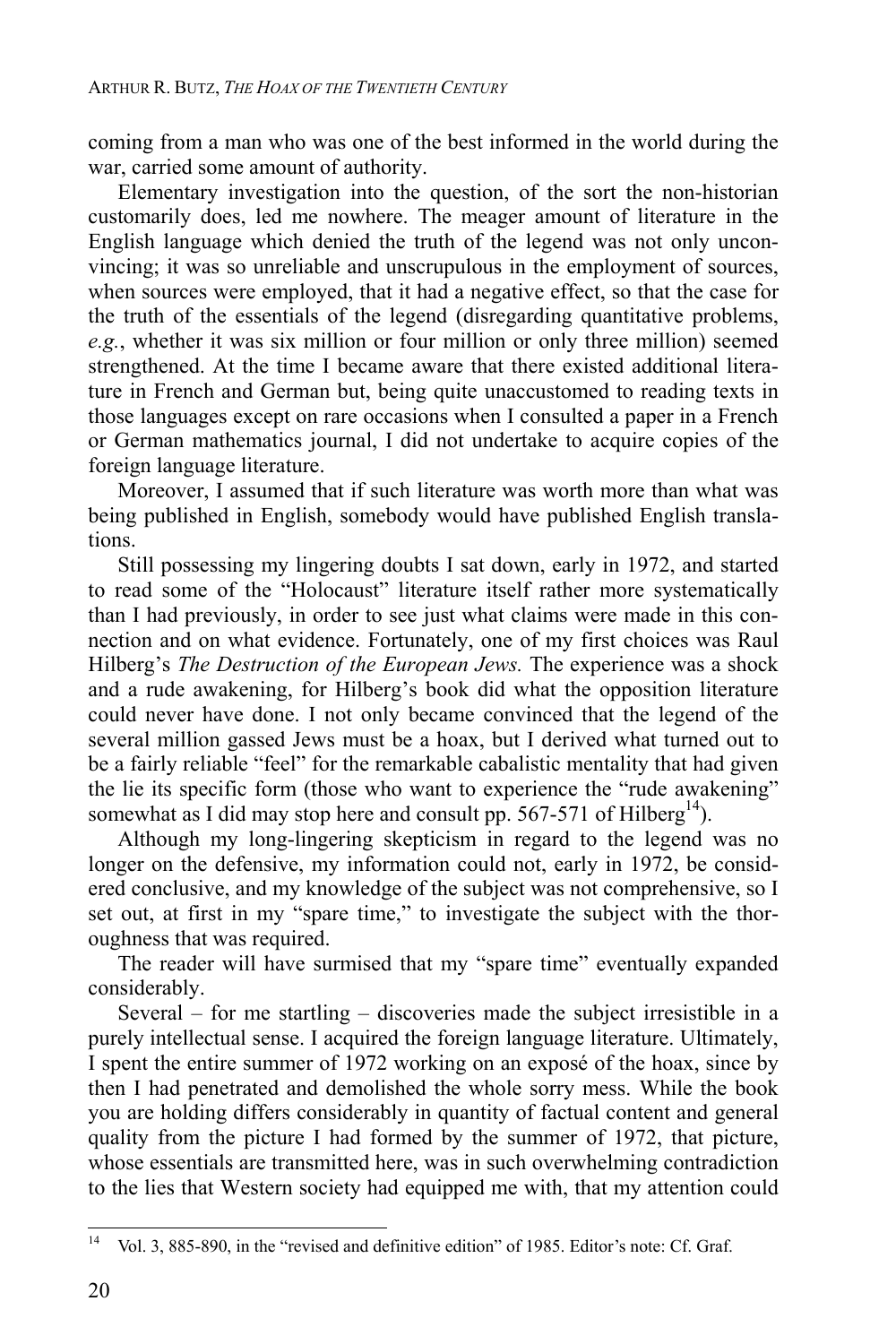not be drawn from the subject by any appeal to prudence or any such practical calculation. Because even early in the summer of 1972, it was evident that my research had carried the subject beyond the existing literature, I felt an inescapable obligation and an intellectual imperative to put forward for society's evaluation what I knew about this most pernicious hoax. It quickly became clear that only a book would do; the subject could not, given the years of propaganda, be treated in a research paper or pamphlet and, *a fortiori,* it could not be treated in the form of a lecture.

The body of a text was written in the summer of 1972, and then the manuscript was gradually improved in the course of the next two years. A trip to Europe in the summer of 1973 was very rewarding, as was a trip to Washington later in the year. The book was essentially finished in late 1974.

There will be those who will say that I am not qualified to undertake such a work, and there will even be those who will say that I have no right to publish such things. So be it.

If a scholar, regardless of his specialty, perceives that scholarship in acquiescing, from whatever motivation, in a monstrous lie, then it is his duty to expose the lie, whatever his qualifications. It does not matter that he collides with all "established" scholarship in the field, although that is not the case here, for a critical examination of the "holocaust" has been avoided by academic historians in all respects and not merely in the respect it is treated in this book. That is, while virtually all historians pay some sort of lip service to the lie, when it comes up in books and papers on other subjects, none has produced an academic study arguing, and presenting the evidence for, either the thesis that the exterminations did take place or that they did not take place. If they did take place then it should be possible to produce a book showing how it started and why, by whom it was organized and the line of authority in the killing operations, what the technical means were and that those technical means did not have some sort of more mundane interpretation (*e.g.* crematories), who the technicians involved were, the numbers of victims from the various lands and the timetables of their executions, presenting the evidence on which these claims are based together with reasons why one should be willing to accept the authenticity of all documents produced at illegal trials. No historian has undertaken anything resembling such a project; only non-historians have undertaken portions.

With these preliminary remarks, therefore, I invite your study of the hoax of your century.

> Evanston, Illinois August 1975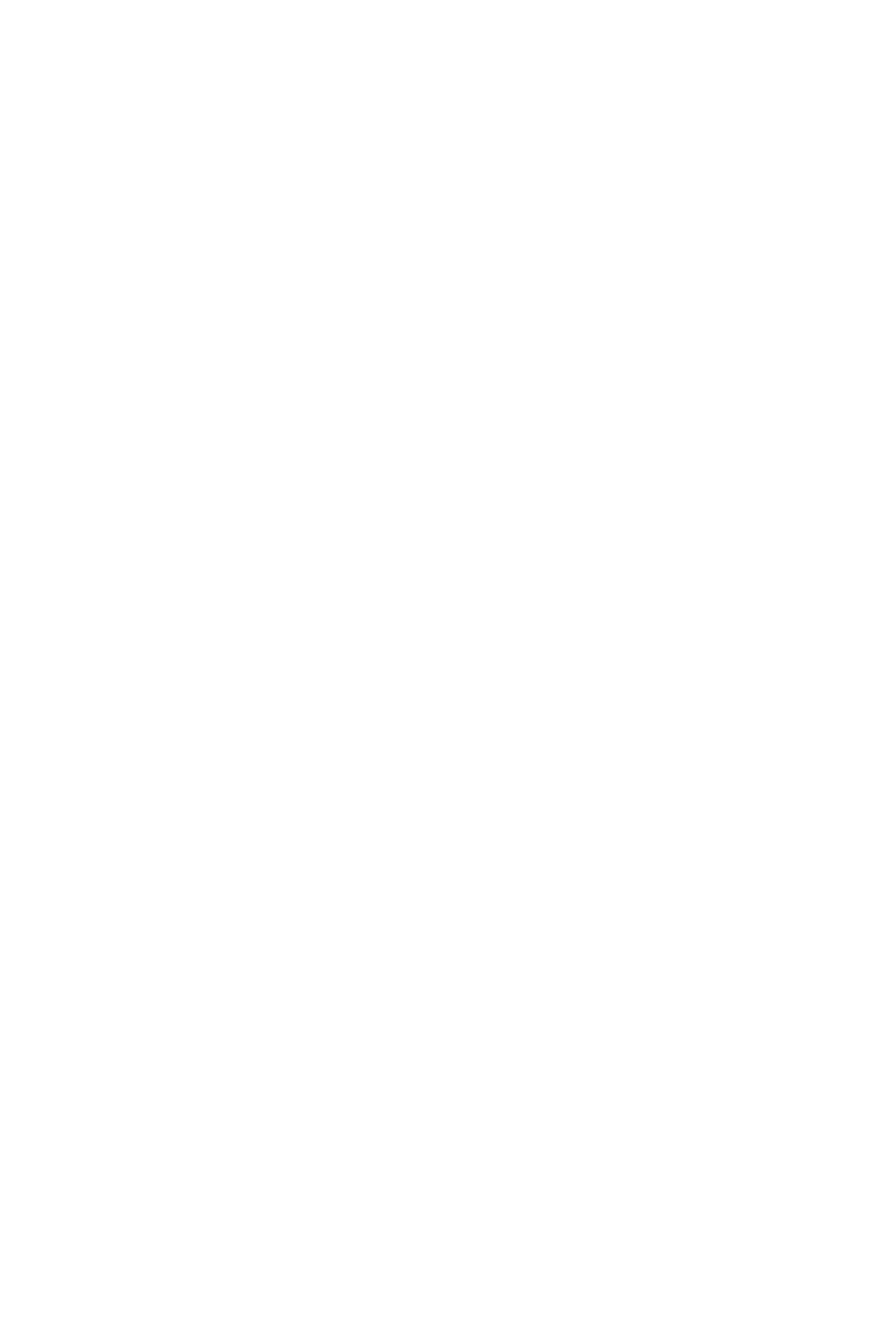## A Short Introduction to the Study of Holocaust Revisionism

*First published in the* Daily Northwestern*, May 13, 1991, correction May 14.* 

I see three principal reasons for the widespread but erroneous belief in the legend of millions of Jews killed by the Germans during World War II: U.S. and British troops found horrible piles of corpses in the west German camps they captured in 1945 (*e.g.* Dachau and Belsen), there are no longer large communities of Jews in Poland, and historians generally support the legend.

During both world wars Germany was forced to fight typhus, carried by lice in the constant traffic with the east. That is why all accounts of entry into the German concentration camps speak of shaving of hair, showering, and other delousing procedures, such as treatment of quarters with the pesticide Zyklon. That was also the main reason for a high death rate in the camps and the crematories that existed in all.

When Germany collapsed in chaos, then of course all such defenses ceased, and typhus and other diseases became rampant in the camps, which quartered mainly political prisoners, ordinary criminals, homosexuals, conscientious objectors, and Jews conscripted for labor. Hence the horrible scenes, which however had nothing to do with "extermination" or any deliberate policy. Moreover, the west German camps involved were not the alleged "extermination camps," which were all in Poland (*e.g.* Auschwitz and Treblinka) and which were all evacuated or shut down before capture by the Soviets, who found no such scenes.

The "Final Solution" spoken of in the German documents was a program of evacuation, resettlement, and deportation of Jews with the ultimate objective of expulsion from Europe. During the war, Jews of various nationalities were being moved east, as one stage in this Final Solution. The legend claims that the movements were mainly for extermination purposes.

The great majority of the millions allegedly exterminated were east European, not German or west European, Jews. For that reason study of the problem via population statistics has been difficult to impossible, but it is a fact that there are no longer large communities of Jews in Poland. However, the Germans were only one of several parties involved in moving Jews around. The Soviets deported virtually all of the Jews of eastern Poland to their interior in 1940. After the war, with Polish and other Jews pouring out of the east into occupied west Germany, the Zionists moved large numbers to Palestine, and the U.S. and other countries absorbed many Jews, in most cases under conditions making impossible a numerical accounting. Moreover, the Polish borders were changed drastically at the end of the war; the country was literally moved west.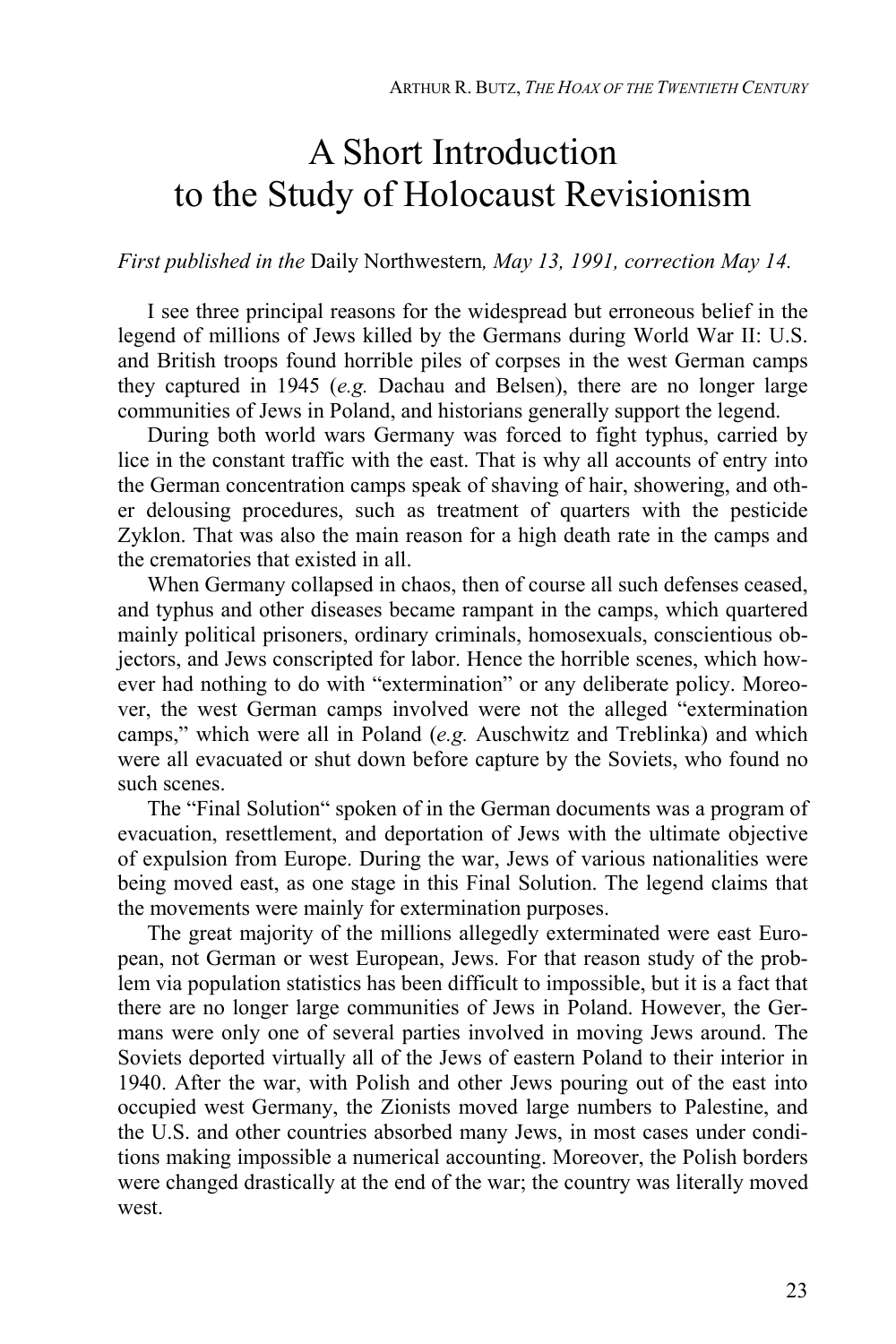Historians generally support the legend, but there are precedents for nearly incomprehensible blindness on the part of scholars. For example, throughout the Middle Ages even the Pope's political enemies conceded his false claim that the 4th century Emperor Constantine had ceded rule of the west to the Pope, although all knew very well that Constantine had been succeeded by more emperors. Near unanimity among the academics is especially suspect when there exist great political pressures; in some countries Holocaust revisionists have been prosecuted.

It is easy to show that the extermination legend merits skepticism. Even the casual reader of the Holocaust literature knows that during the war virtually nobody acted as though it was happening. Thus, it is common to berate the Vatican, the Red Cross, and the Allies (especially the intelligence agencies) for their ignorance and inaction, and to explain that the Jews generally did not resist deportation because they did not know what was in store for them. If you add all this up you have the strange claim that for almost three years German trains, operating on a continental scale in densely civilized regions of Europe, were regularly and systematically moving millions of Jews to their deaths, and nobody noticed except for a few of our Jewish leaders who were making public "extermination" claims.

On closer examination, even those few Jewish leaders were not acting as though it was happening. Ordinary communications between the occupied and neutral countries were open, and they were in contact with the Jews whom the Germans were deporting, who thus could not have been in ignorance of "extermination" if those claims had any validity.

This incredible ignorance must also be attributed to Hans Oster's department in German military intelligence, correctly labeled "the veritable general staff of the opposition to Hitler" in a recent review.

What we are offered in evidence was gathered after the war, in trials. The evidence is almost all oral testimony and "confessions." Without the evidence of these trials there would be no significant evidence of "extermination." One must pause and ponder this carefully. Were trials needed to determine that the Battle of Waterloo happened? The bombings of Hamburg, Dresden, Hiroshima, and Nagasaki? The slaughter in Cambodia?

Yet this three year program, of continental scope, claiming millions of victims, required trials to argue its reality. I am not arguing that the trials were illegal or unfair; I am arguing that such historical logic as the legend rests on must not be countenanced. Such events cannot happen without generating commensurate evidence for their reality, just as a great forest fire cannot take place without producing smoke. One may as well believe that New York City was burned down, if confessions to the deed can be produced.

Detailed consideration of the specific evidence put forward in support of the legend has been a focus of the revisionist literature, but I shall mention one point here. The claim of the legend is that there were no technical means provided for the specific task of extermination, and that means originally provided for other purposes did double duty in improvised arrangements. Thus, the Jews